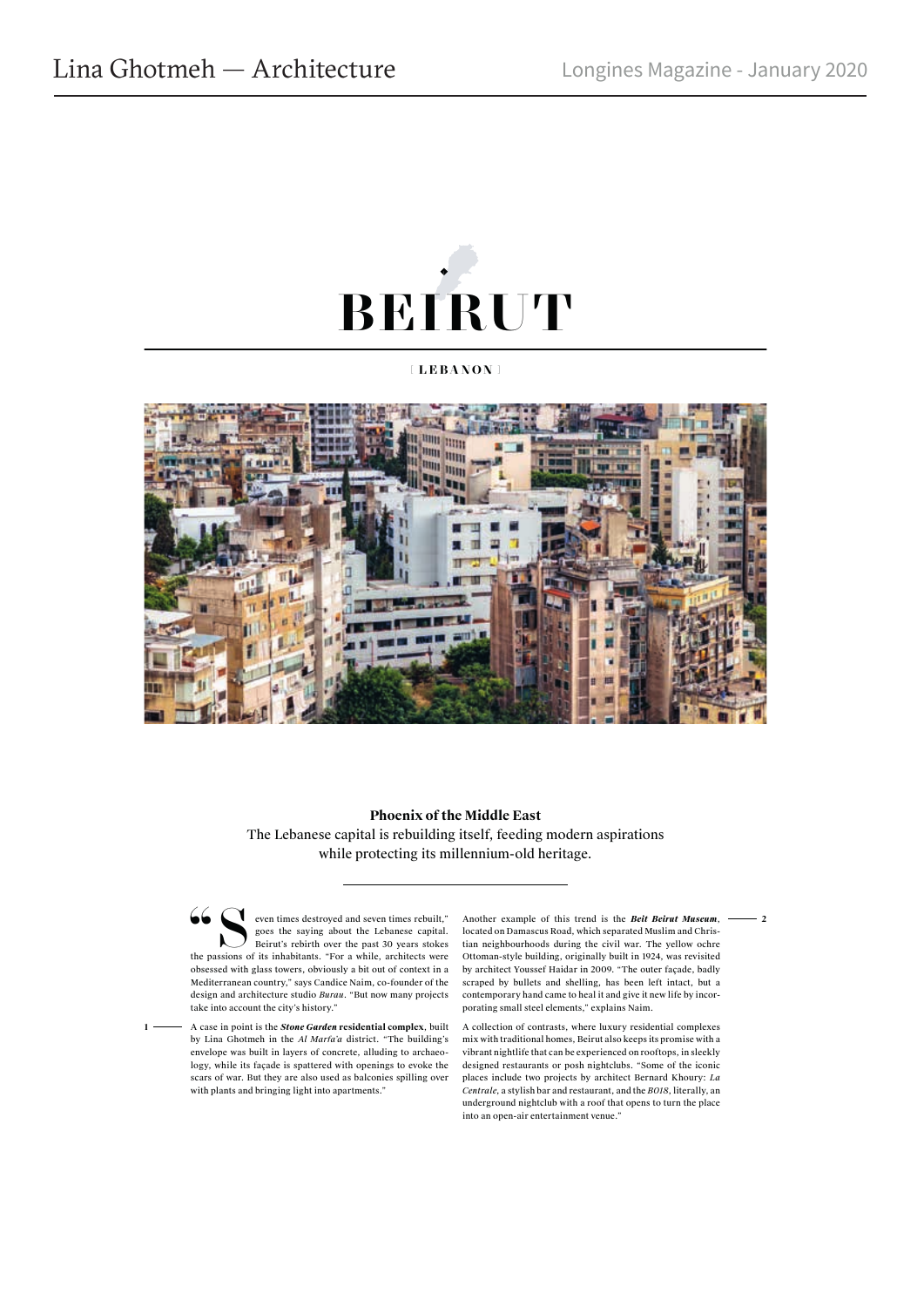Places



*"For a while, architects were obsessed with glass towers, obviously a bit out of context in a Mediterranean country. But now many projects take into account the city's history."*

*Candice Naim*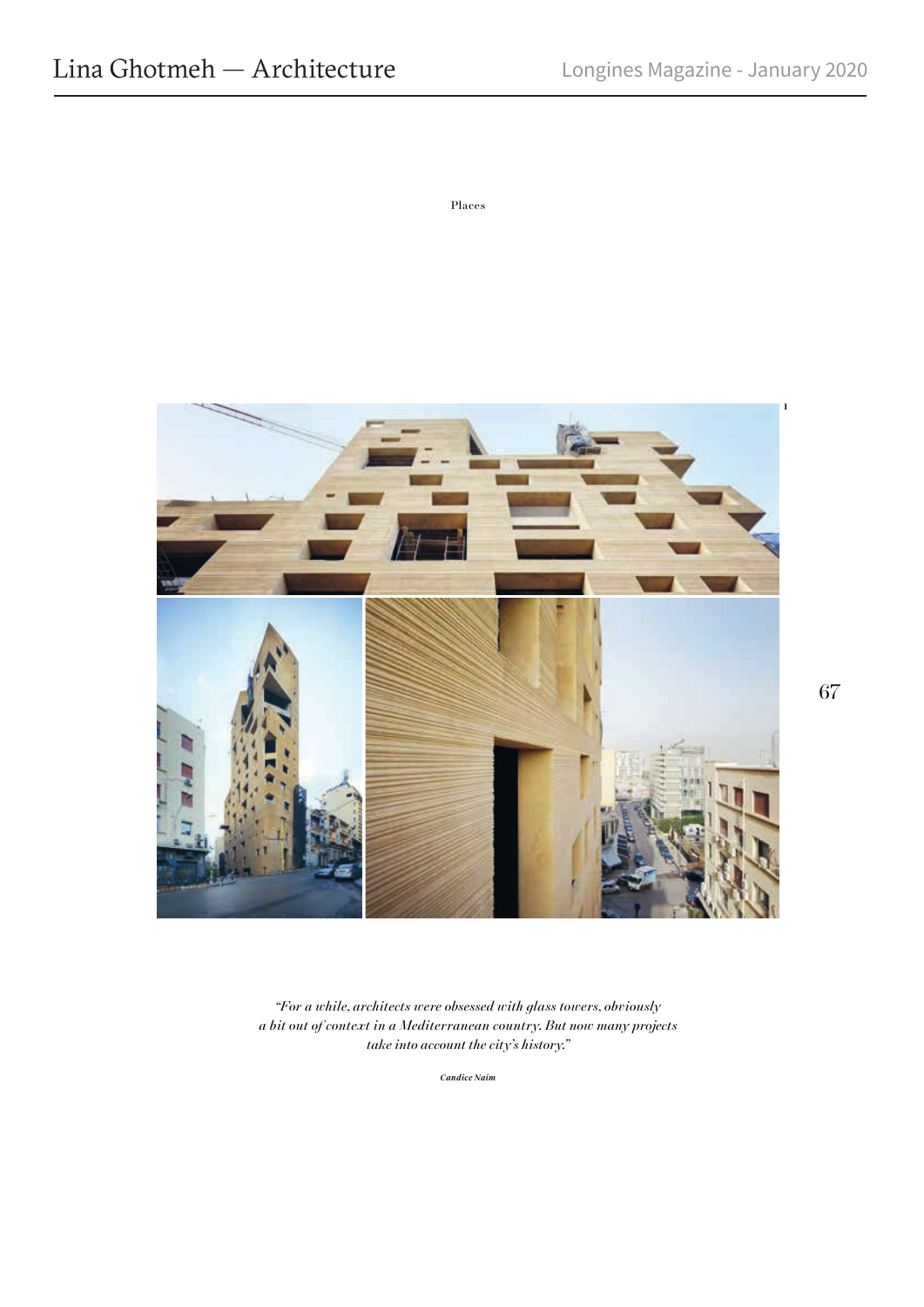

*"The outer façade, badly scraped by bullets and shelling, has been left intact, but a contemporary hand came to heal it and give it new life by incorporating small steel elements."*

*Candice Naim*